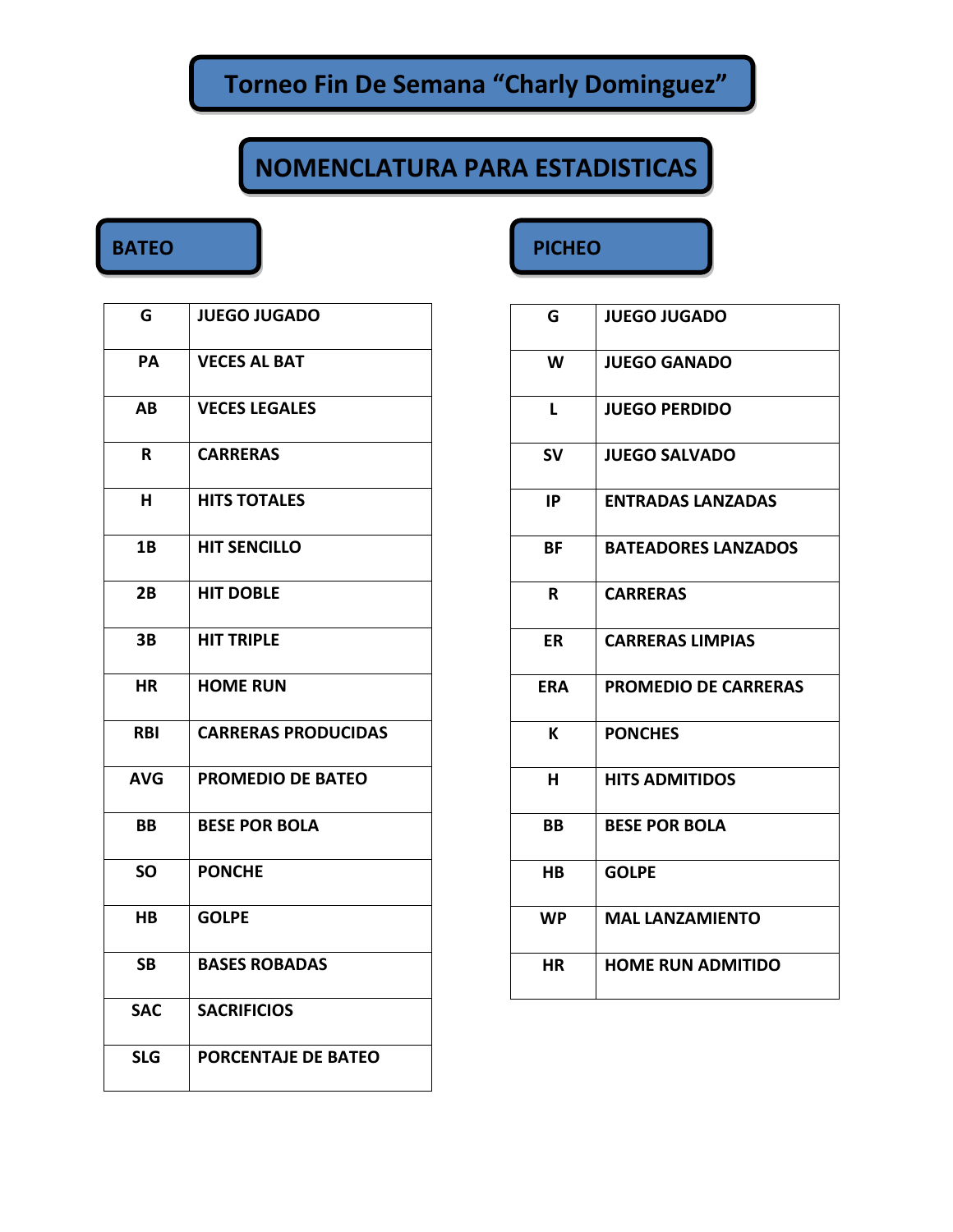### **RESULTADOS SEMANALES**

| <b>FECHA</b>   | <b>EQUIPO</b>     | R                       | <b>RIVAL</b>        | R                       | <b>RESULTADO</b> | <b>CRITERIO</b>  |
|----------------|-------------------|-------------------------|---------------------|-------------------------|------------------|------------------|
| 09-10-21       | <b>CERVECEROS</b> | 9                       | G&A                 | 8                       | <b>GANADO</b>    |                  |
| 16-10-21       | <b>CERVECEROS</b> | $\overline{\mathbf{3}}$ | <b>CHOYEROS</b>     | $\overline{\mathbf{z}}$ | <b>PERDIDO</b>   |                  |
| 24-10-21       | <b>CERVECEROS</b> |                         | <b>TRABUCO</b>      |                         | <b>CANCELADO</b> | <b>LLUVIA</b>    |
| $07 - 11 - 21$ | <b>CERVECEROS</b> | 20                      | G&A                 | 4                       | <b>GANADO</b>    |                  |
| $21 - 11 - 21$ | <b>CERVECEROS</b> | 9                       | <b>DODGERS</b>      | 10                      | <b>PERDIDO</b>   |                  |
| 28-11-21       | <b>CERVECEROS</b> | $\mathbf{1}$            | <b>BACACHOS</b>     | 11                      | <b>PERDIDO</b>   |                  |
| $05 - 12 - 21$ | <b>CERVECEROS</b> | 9                       | <b>MOJARRAS</b>     | 8                       | <b>GANADO</b>    |                  |
| 15-01-22       | <b>CERVECEROS</b> |                         | <b>PANTERAS</b>     |                         | <b>GANADO</b>    | <b>CANCELADO</b> |
| 15-01-22       | <b>CERVECEROS</b> | 5                       | <b>DANIELS JAKS</b> | 8                       | <b>PERDIDO</b>   | <b>AMISTOSO</b>  |
| 19-02-22       | <b>CERVECEROS</b> | 6                       | <b>MOJARRAS</b>     | 17                      | <b>PERDIDO</b>   |                  |
| $27 - 02 - 22$ | <b>CERVECEROS</b> | $\mathbf 0$             | <b>BACACHOS</b>     | 14                      | <b>PERDIDO</b>   |                  |
| 06-03-22       | <b>CERVECEROS</b> | 13                      | <b>MOJARRAS</b>     | 18                      | <b>PERDIDO</b>   |                  |
| 12-03-22       | <b>CERVECEROS</b> | $\overline{\mathbf{3}}$ | <b>LOS LEGOS</b>    | 10                      | <b>PERDIDO</b>   |                  |
| 27-03-22       | <b>CERVECEROS</b> | 11                      | <b>DANIELS JAKS</b> | 10                      | <b>GANADO</b>    |                  |
| 02-04-22       | <b>CERVECEROS</b> |                         | <b>PANTERAS</b>     |                         | <b>GANADO</b>    | <b>FF</b>        |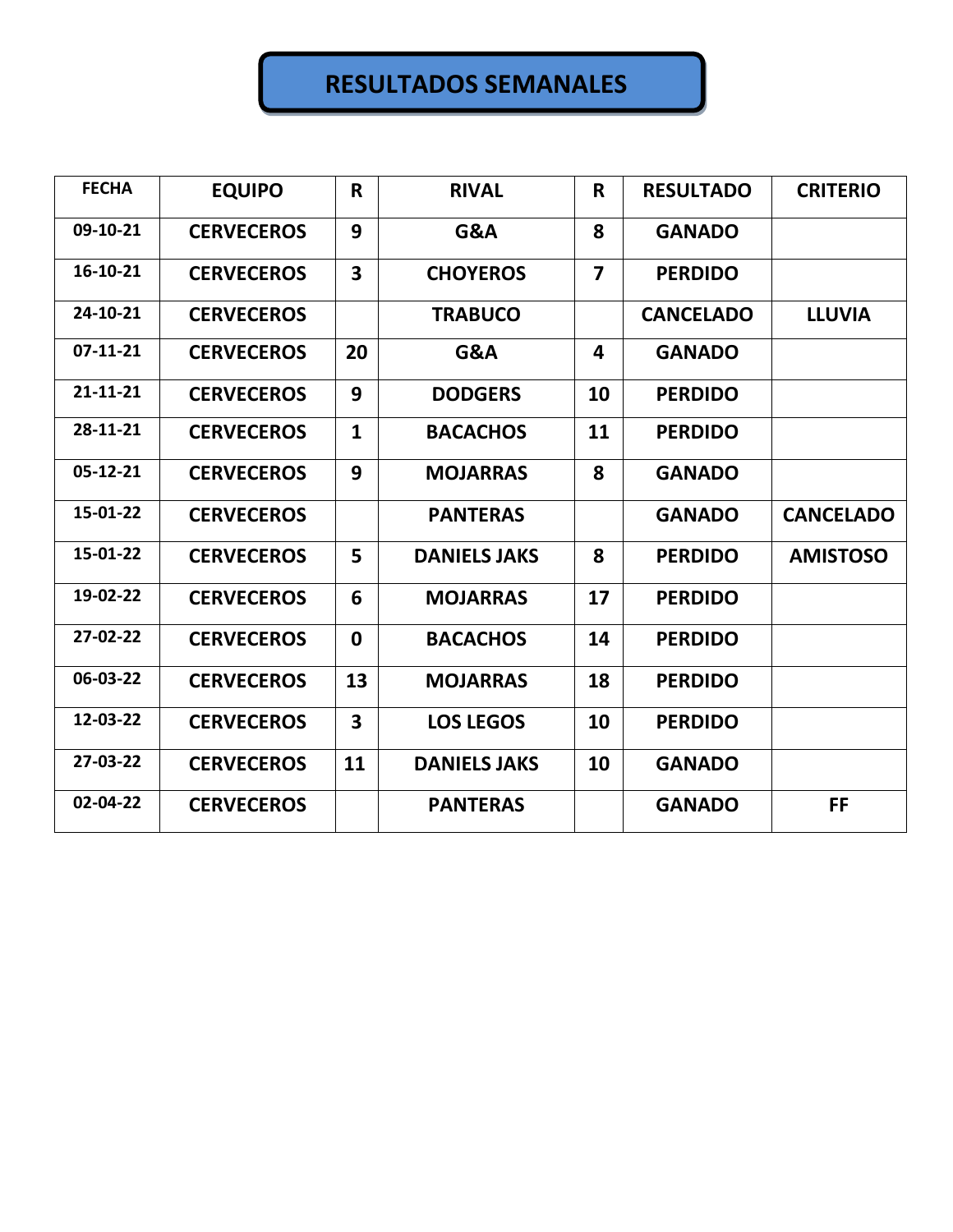# **Cerveceros - Batting**

| Datung - Dasic      |                |                 |                             |                |                |                |                |                |                |                |            |                |                |                         |                |              |
|---------------------|----------------|-----------------|-----------------------------|----------------|----------------|----------------|----------------|----------------|----------------|----------------|------------|----------------|----------------|-------------------------|----------------|--------------|
| # Name              | G              | PA              | AB                          | R              | H              | 1B             |                |                |                | 2B 3B HR RBI   | <b>AVG</b> |                |                | <b>BB SO HBP SB SAC</b> |                |              |
| 0 Carlos Castañeda  | 1              | 1               | 1                           | 0              | 1              | 1              | 0              | 0              | 0              | 0              | 1.000      | 0              | 0              | 0                       | 0              | 0            |
| 0 Camilo Lopez      | 1              | $\overline{4}$  | 4                           | 0              | 3              | $\overline{2}$ |                | $\mathbf{0}$   | $\mathbf{0}$   | 0              | 0.750      | $\mathbf 0$    | 0              | 0                       | $\mathbf{0}$   | $\mathbf{0}$ |
| 0 David Armendariz  | 12             | 37              | 31                          | 17             | 19             | 10             | 4              | $\overline{2}$ | 3              | 15             | 0.613      | 6              | 1              | 0                       | $\overline{2}$ | $\mathbf 0$  |
| 0 Damian Sanchez    | 10             | 22              | 21                          | 7              | 12             | 8              | 4              | $\mathbf{0}$   | 0              | 7              | 0.571      |                | 1              | 0                       | 1              | $\mathbf{0}$ |
| 0 Alfonso Tacuba    | 1              | 4               | 4                           | 0              | $\overline{2}$ | 1              | 1              | 0              | 0              | 1              | 0.500      | $\mathbf{0}$   | 1              | 0                       | 0              | 0            |
| 0 Leo Barrera       | 1              | $\overline{2}$  | $\overline{2}$              | 1              | 1              | 1              | 0              | $\overline{0}$ | $\mathbf 0$    | $\overline{2}$ | 0.500      | 0              | 0              | 0                       | $\mathbf 0$    | $\mathbf{0}$ |
| 0 Jose Herrera      | $\overline{2}$ | 6               | 4                           | 1              | $\overline{2}$ | 2              | 0              | $\mathbf{0}$   | 0              | 1              | 0.500      | $\overline{2}$ | 0              | 0                       | 0              | $\mathbf{0}$ |
| 0 Omar Hernandez    | $\overline{2}$ | $6\phantom{1}6$ | 4                           | $\overline{2}$ | $\overline{2}$ | $\overline{2}$ | 0              | $\overline{0}$ | $\overline{0}$ | 0              | 0.500      |                | 1              |                         | $\mathbf{0}$   | $\mathbf{0}$ |
| 0 Jose Granados     | 11             | 32              | 30                          | 8              | 13             | 12             | 1              | 0              | 0              | $\overline{2}$ | 0.433      | $\overline{2}$ | 4              | 0                       | 4              | $\mathbf{0}$ |
| 0 Gonzalo Alvarez   | 9              | 26              | 22                          | 4              | 9              | 7              | $\overline{2}$ | $\mathbf{0}$   | $\overline{0}$ | 8              | 0.409      | 3              | 1              | ป                       | $\mathbf{0}$   | $\mathbf{0}$ |
| 0 Rene Campos       | 5              | 13              | 10                          | 1              | 4              | 4              | 0              | 0              | $\overline{0}$ | $\overline{2}$ | 0.400      | $\overline{2}$ | 4              | 1                       | 0              | 0            |
| 0 Carlos Barrera    | 6              | 19              | 18                          | 7              | 7              | $\mathbf 6$    | 1              | $\overline{0}$ | $\overline{0}$ | 4              | 0.389      | 1              | 5              | 0                       | 1              | $\mathbf{0}$ |
| 0 Jorge Velazquez   | 11             | 39              | 39                          | 12             | 15             | 11             | 4              | $\overline{0}$ | $\overline{0}$ | 7              | 0.385      | $\mathbf 0$    | 9              | 0                       | $\overline{2}$ | $\mathbf{0}$ |
| 0 Alejandro Samayoa | 6              | 15              | 13                          | 4              | 5              | 4              | 1              | $\mathbf{0}$   | $\mathbf 0$    | $\overline{2}$ | 0.385      | $\overline{2}$ | $\overline{2}$ | $\overline{0}$          | 1              | $\mathbf{0}$ |
| 0 Horacio Tacuba    | 9              | 23              | 21                          | 4              | 8              | 7              | 1              | $\mathbf{0}$   | $\mathbf{0}$   | 8              | 0.381      | $\overline{2}$ | 1              | 0                       | $\mathbf{0}$   | $\mathbf 0$  |
| 0 Humberto Martinez | 1              | 3               | 3                           | 1              | 1              |                | 0              | $\mathbf{0}$   | $\overline{0}$ | 0              | 0.333      | $\mathbf 0$    | 1              | 0                       | $\mathbf 0$    | $\mathbf{0}$ |
| 0 Braulio Zepeda    | 10             | 22              | 21                          | 4              | 7              | 4              | 1              | 1              | 1              | 5              | 0.333      | 1              | 3              | 0                       | 0              | 0            |
| 0 Miguel Pineda     | 13             | 40              | 35                          | 15             | 11             | 9              | $\overline{2}$ | $\overline{0}$ | $\mathbf 0$    | 7              | 0.314      | 5              | 5              | 0                       | 5              | $\mathbf{0}$ |
| 0 Idelfonso Tacuba  | 9              | 29              | 28                          | 7              | 8              | 6              | 1              | $\mathbf 0$    | 1              | 8              | 0.286      | 1              | 7              | 0                       | $\overline{2}$ | 0            |
| 0 Edgar Rodriguez   | 4              | 8               | 7                           | $\overline{2}$ | $\overline{2}$ | $\overline{2}$ | 0              | 0              | $\mathbf{0}$   |                | 0.286      | $\mathbf{0}$   | $\overline{2}$ |                         | 0              | $\mathbf{0}$ |
| 0 Leonel Lopez      | 1              | 4               | 4                           | 0              | 1              | 1              | 0              | 0              | $\mathbf 0$    | 1              | 0.250      | $\mathbf{0}$   | 1              | 0                       | 0              | 0            |
| 0 Milton Garcia     | 6              | 11              | 9                           | $\overline{2}$ | $\overline{2}$ | 1              | 1              | $\mathbf{0}$   | $\mathbf{0}$   | 3              | 0.222      | - 1            | 1              | 1                       | $\mathbf{0}$   | $\mathbf{0}$ |
| 0 Jonatan Urendez   | 8              | 23              | 18                          | 3              | 4              | 3              | 1              | 0              | $\mathbf{0}$   | $\overline{2}$ | $0.222$ 5  |                | 6              | 0                       | 0              | 0            |
| 0 Anibal Peniche    | 9              | 23              | 18                          | 5              | 3              | 3              | $\bf{0}$       | 0              | 0              | 1              | 0.1674     |                | $\overline{2}$ | 1                       | 1              | $\mathbf{0}$ |
| 0 Omar Barona       | 3              | 7               | 7                           | 1              | 0              | 0              | 0              | 0              | $\mathbf 0$    | 0              | 0.000      | $\mathbf{0}$   | 3              | 0                       | 0              | 0            |
| 0 Fernando Sotelo   | $\mathbf{1}$   | 3               | 1                           | 1              | 0              | $\bf{0}$       | 0              | $\mathbf{0}$   | $\mathbf{0}$   | 0              | 0.000      | $\overline{2}$ | 0              | 0                       | $\bf{0}$       | $\mathbf{0}$ |
| <b>TOTALS</b>       |                |                 | 13 422 375 109 142 108 26 3 |                |                |                |                |                | 5              | 87             | 0.379 41   |                | 61             | 6                       | 19             | 0            |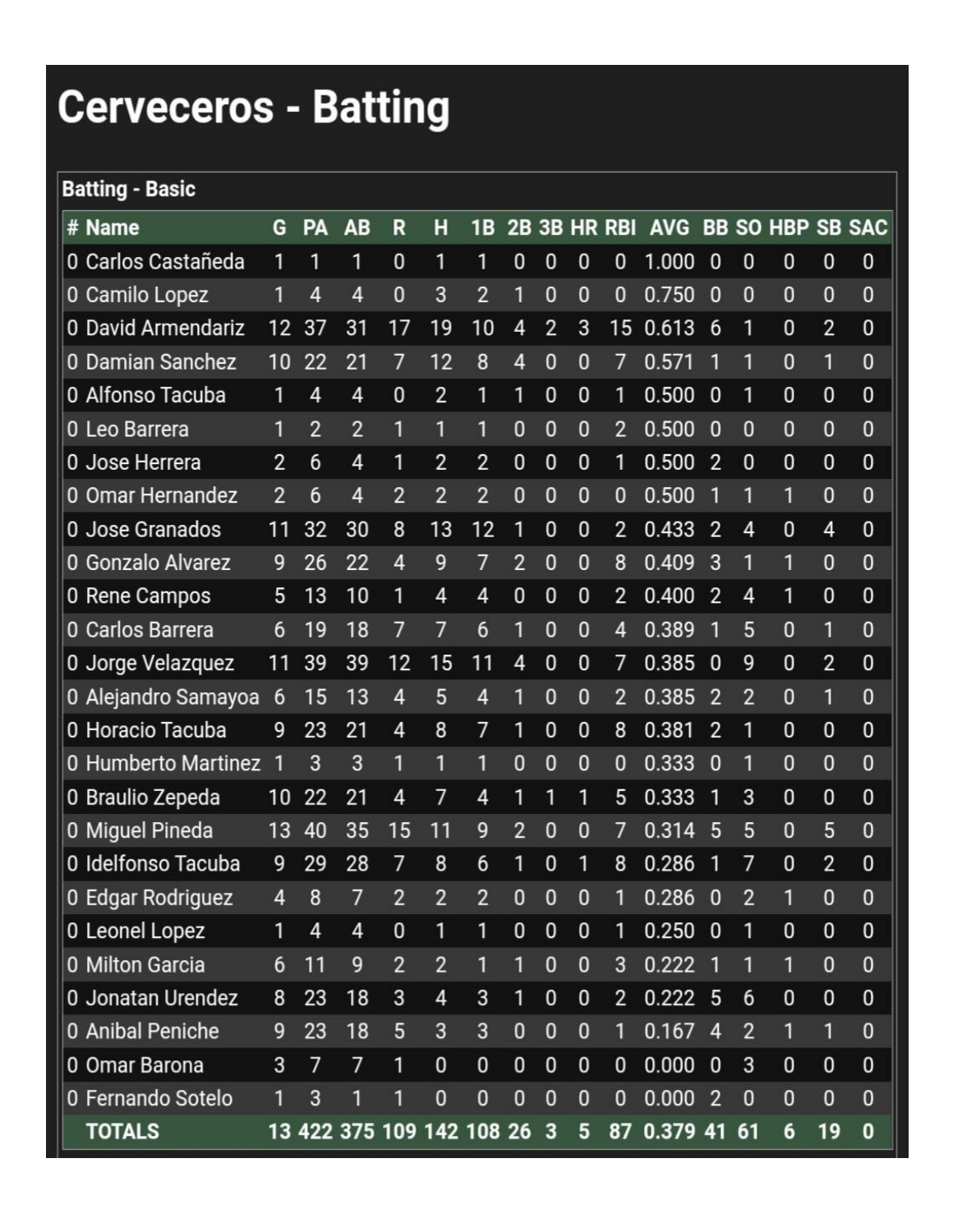# **Cerveceros - Pitching**

# **Pitching - Record**

| # Name                    | G      |                       | W L SV         |             |    |           |                                               |                |    |                |                 |                    |   |
|---------------------------|--------|-----------------------|----------------|-------------|----|-----------|-----------------------------------------------|----------------|----|----------------|-----------------|--------------------|---|
| 0 Alejandro Samayoa       | 4      | 1                     | 0 <sub>0</sub> |             |    |           |                                               |                |    |                |                 |                    |   |
| 0 Damian Sanchez          | 11     | $\mathbf{2}^{\prime}$ | 5 0            |             |    |           |                                               |                |    |                |                 |                    |   |
| 0 Camilo Lopez            | 1      | 1                     | 0 <sub>0</sub> |             |    |           |                                               |                |    |                |                 |                    |   |
| 0 Leonel Lopez            | 1      | 0                     | 0<br>-0        |             |    |           |                                               |                |    |                |                 |                    |   |
| 0 Braulio Zepeda          | 10 1   |                       | 30             |             |    |           |                                               |                |    |                |                 |                    |   |
| 0 Carlos Castañeda        |        | 0                     | 0<br>0         |             |    |           |                                               |                |    |                |                 |                    |   |
| 0 Jorge Velazquez         | 1      | 0                     | 0<br>- 0       |             |    |           |                                               |                |    |                |                 |                    |   |
| <b>TOTALS</b>             | 13 5 8 |                       | $\bullet$      |             |    |           |                                               |                |    |                |                 |                    |   |
| Pitching - Basic          |        |                       |                |             |    |           |                                               |                |    |                |                 |                    |   |
| # Name                    | IP     |                       | ΒF             | <b>Ball</b> | R  | <b>ER</b> | <b>ERA</b>                                    | K              | Н  |                |                 | <b>BB HB WP HR</b> |   |
| 0 Alejandro Samayoa 10.67 |        |                       | 66             | 28          | 21 | 11        | 9.28                                          | 3              | 17 | 6              | 4               | 5                  | 2 |
| 0 Damian Sanchez          |        |                       | 28.67 171      | 62          | 47 |           | 35 10.99                                      | 17             | 67 | 15             | $\overline{2}$  | 9                  | 6 |
| 0 Camilo Lopez            | 3.00   |                       | 21             | 12          | 7  | 4         | 12.00                                         | $\overline{2}$ | 7  | 3              | 0               | 1                  | 1 |
| 0 Leonel Lopez            | 2.00   |                       | 19             | 10          | 8  | 3         | 13.50                                         | $\overline{2}$ | 4  | $\overline{2}$ | $\overline{2}$  | 0                  | 0 |
| 0 Braulio Zepeda          |        |                       |                |             |    |           | 24.67 149 121 44 39 14.23 16 44 30            |                |    |                | $\blacklozenge$ | 6                  | 5 |
| 0 Carlos Castañeda        | 1.00   |                       | 9              | 1           | 5  |           | 2, 18.00, 0                                   |                | 3  | 0              | 1               | 1                  | 0 |
| 0 Jorge Velazquez         | 1.33   |                       | 9              | 13          | 3  |           | 3 20.25 1                                     |                | 2  | 3              | 1               | 1                  | 0 |
| <b>TOTALS</b>             |        |                       |                |             |    |           | 71.33 444 247 135 97 12.24 41 144 59 11 23 14 |                |    |                |                 |                    |   |